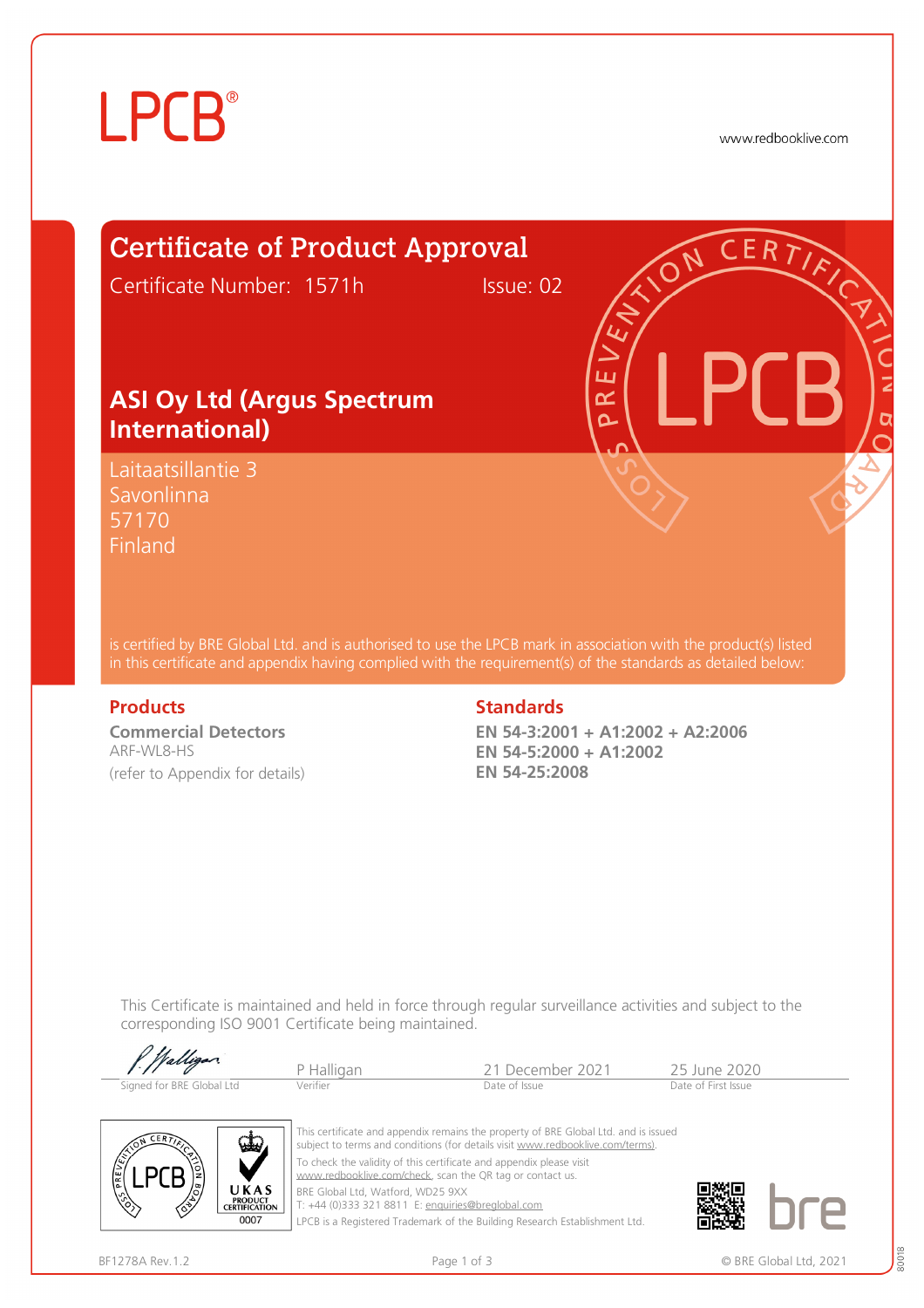# **LPCB**®

### Appendix to Certificate No: 1571h Issue: 02 **ASI Oy Ltd (Argus Spectrum International)**

**Certified** Product Description LPCB Ref.No. ARF-WL8-HS Wireless Class A1R Heat Detector with Type A Built-in Sounder Notes: 1. Meets the requirements of EN 54-3:2001 for the following tones: - One tone Steady, 3500Hz (On) - One tone Meander, 3500Hz (1s On / 1s Off) - One tone Meander, 3500Hz (2s On / 2s Off) - Two tone, 3500Hz & 2150Hz (1s / 1s) - Two tone, 3500Hz & 2150Hz (0.4s / 0.4s) - One tone intermittent, 3500Hz (0.2s On / 1.3s Off) 2. The device must be used with the following batteries only: - Primary – CR123A (3V) - Secondary – CR123A (3V) 1571h/01

This Certificate is maintained and held in force through regular surveillance activities and subject to the corresponding ISO 9001 Certificate being maintained.

| P. Walligan               | P Halligan | 21 December 2021                                                                                                                                                      | 25 June 2020        |
|---------------------------|------------|-----------------------------------------------------------------------------------------------------------------------------------------------------------------------|---------------------|
| Signed for BRE Global Ltd | Verifier   | Date of Issue                                                                                                                                                         | Date of First Issue |
| $\mathbf{\mathbb{Q}}$     |            | This certificate and appendix remains the property of BRE Global Ltd. and is issued<br>subject to terms and conditions (for details visit www.redbooklive.com/terms). |                     |



To check the validity of this certificate and appendix please visit [www.redbooklive.com/check](http://www.redbooklive.com/check), scan the QR tag or contact us.

BRE Global Ltd, Watford, WD25 9XX T: +44 (0)333 321 8811 E: [enquiries@breglobal.com](mailto:enquiries@breglobal.com)

LPCB is a Registered Trademark of the Building Research Establishment Ltd.



80018